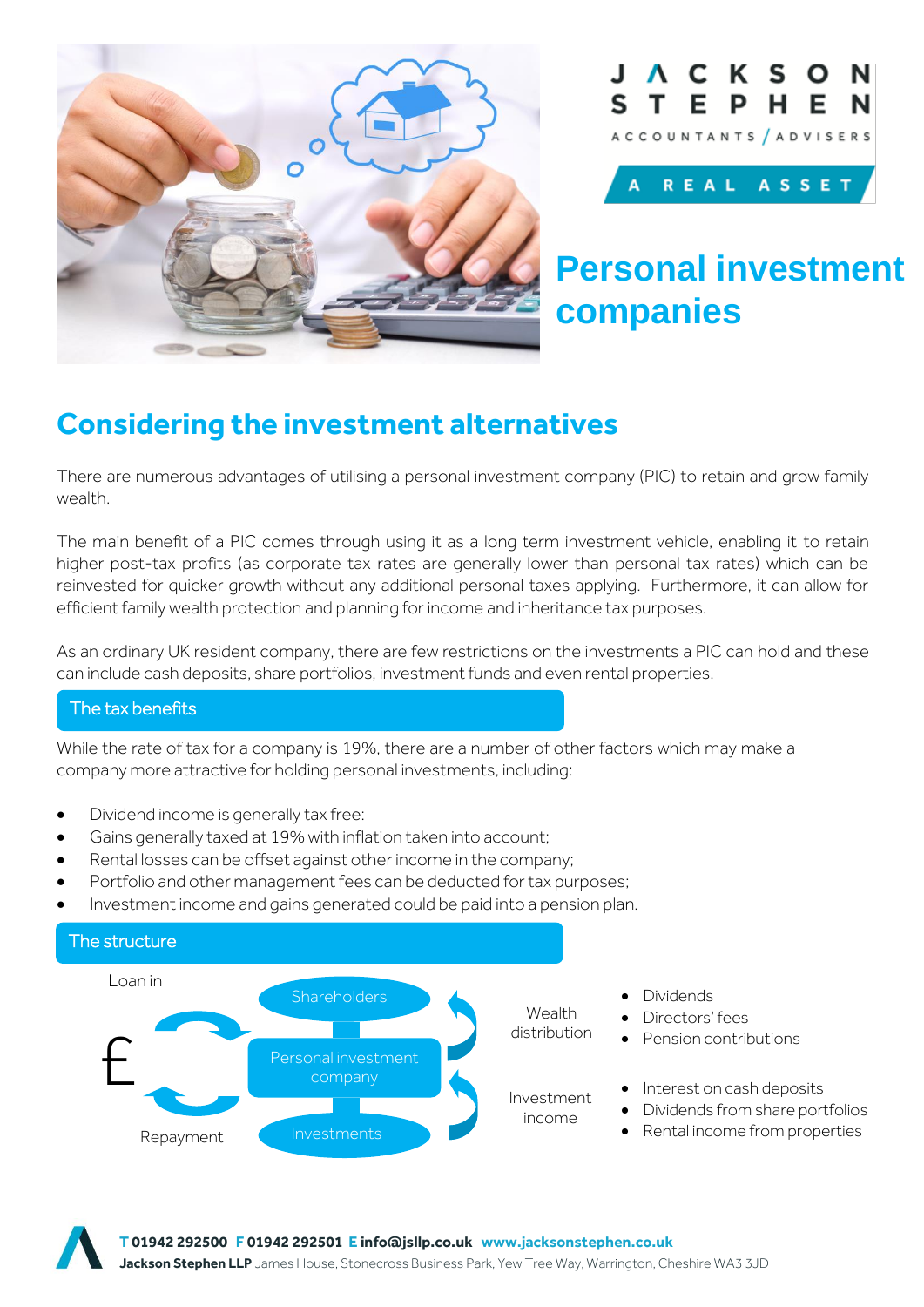

REAL ASSET

A

#### Utilising a personal investment company

The following summarises some of the ways in which a PIC can be used:

#### Business Planning

A common problem is how to extract cash from a private trading company with the least exposure to tax. If the cash is not needed by the owner for personal spending, long term personal investment can be carried on by a PIC, with monies lent by the trading company. This retains a trading company that can focus on its trading activities and an investment company which can be subsequently used to fund retirement.

The use of a PIC may also help manage the availability of Capital Gains Tax Entrepreneur's Relief and Inheritance Tax Business Property Relief.

#### Retirement Planning

If income generated from a capital sum is not needed by an individual, a pool of money could be lent by the individual to a 'money box' PIC to grow. If cash is subsequently needed immediately at any time by the lender, a tax free repayment or part repayment of any money lent to the PIC can be made. However, the intention would be for the PIC to invest for the long term with income extracted via dividends, say in retirement, when the individual's income is lower and when the personal rate of tax is likely to be lower. Any additional funds previously lent to the PIC can be taken out by loan repayment until exhausted. For example, assuming no other income, under current rates net dividends up to c. £50,000 could be extracted with only c. £3,000 tax to pay. If a spouse or civil partner is also a shareholder in the PIC, this could effectively double the income to around £100,000.

#### Family Wealth

In the absence of a PIC, if a spouse or civil partner is subject to lower rates of tax, investments can be transferred to their name utilising their lower rate tax bands.

Alternatively if an outright gift to a spouse or civil partner is not appropriate and control of the overall investment strategy is desired, shares in a PIC could be used to optimise personal income levels whilst the donor retains control. Furthermore, the amount of personal income arising and the tax points can be controlled, potentially delaying tax liabilities by a year or more.

#### University Costs

Children's university costs have increased enormously over the last few years with the increases in tuition fees and rental costs. Traditionally, where parents help their children with these costs, they have had to fund this from their own net income. If annual costs are £20,000 per annum, this will equate to a gross income of around £36,000 if marginal income is taxed at the additional rate of 45%. Over a typical 3 year course, this is total income and tax of approximately £110,000 and £49,000 respectively.

However, a PIC could be an ideal vehicle to fund the university costs. Adult children could be shareholders and receive dividends from the company.

This would then be taxable on them personally and again, assuming no other income, net dividends could be taken up to c.£50,000 per annum with only c. £3,000 tax to pay.